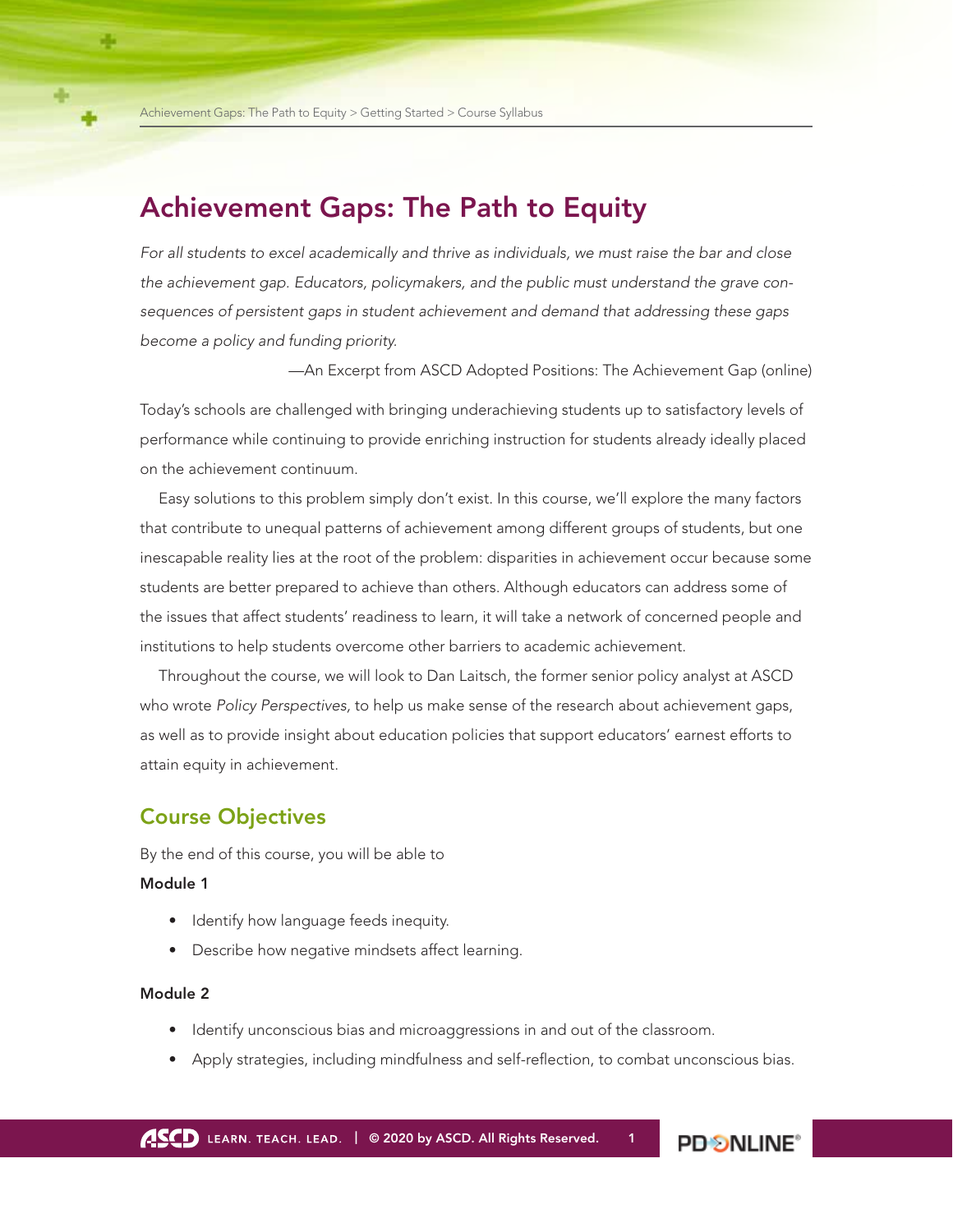#### Module 3

- Incorporate community partnerships into the school setting.
- Increase capacity for high quality teaching through successful professional development.

### Module 4

- Identify how to best measure learning.
- Use holistic accountability to help students achieve.

### Module 5

- Identify the need for high-quality teaching.
- Determine strategies to develop and retain excellent teachers.

### Module 6

- Describe the importance of professional learning for teachers.
- Create a learning community.
- Identify ways to improve early childhood education.

# Course Syllabus

| Module 1 | <b>Maintain High Expectations and Make Curriculum Relevant</b> |
|----------|----------------------------------------------------------------|
|          | Module Welcome<br>$\bullet$                                    |
|          | <b>High Expectations</b><br>$\bullet$                          |
|          | Standards<br>$\bullet$                                         |
|          | Reading 1: EL-How Our Language Feeds Inequity<br>$\bullet$     |
|          | Video 1: How Negative Student Mindsets Begin                   |
|          | Video 2: High Expectations for All                             |
|          | Video 3: Tweaking Standards                                    |
|          | Knowledge Check                                                |
|          | Application 1: Putting Standards Into Context                  |
|          | Application 2: Diversity Mapping                               |
|          | Post-Module Reflection                                         |

**PDSNLINE**<sup>®</sup>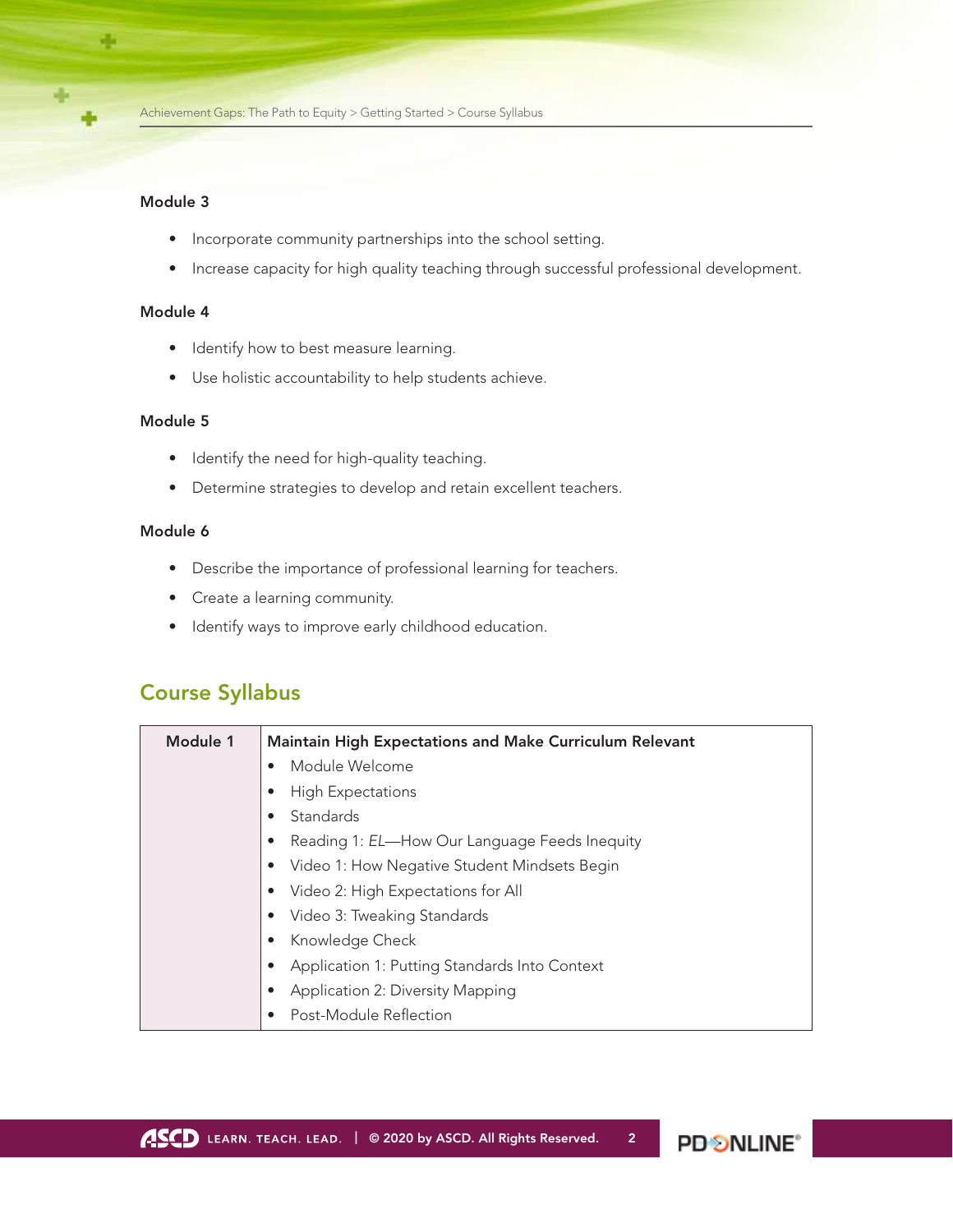Achievement Gaps: The Path to Equity > Getting Started > Course Syllabus

÷

÷

÷

| Module 2 | <b>Eradicating Unconscious Bias</b>                                                        |
|----------|--------------------------------------------------------------------------------------------|
|          | Module Welcome                                                                             |
|          | Reading 1: EL-Getting Mindful About Race in School<br>$\bullet$                            |
|          | Video 1: ASCD Express-One Minute Mindfulness Strategy                                      |
|          | Reading 2: ASCD Express-Mindfulness Won't Save Us. Fixing the System<br>$\bullet$<br>Will. |
|          | Reading 3: EL-Unconscious Bias Hurts<br>$\bullet$                                          |
|          | Video 2: Microaggressions<br>$\bullet$                                                     |
|          | Reading 4: EL-Combatting Race-Related Stress in the Classroom<br>$\bullet$                 |
|          | Knowledge Check<br>$\bullet$                                                               |
|          | Application: Disrupting Patterns of Bias<br>$\bullet$                                      |
|          | Post-Module Reflection                                                                     |
| Module 3 | <b>Find Support</b>                                                                        |
|          | Module Welcome<br>$\bullet$                                                                |
|          | Reading 1: Examples of Community Partnerships<br>$\bullet$                                 |
|          | Reading 2: EL-Show & Tell: A Video Column / Leading PD That Works<br>$\bullet$             |
|          | Video: EL-Show & Tell: A Video Column / Leading PD That Works<br>$\bullet$                 |
|          | Professional Development Resources at ASCD<br>$\bullet$                                    |
|          | Knowledge Check<br>$\bullet$                                                               |
|          | Application: Action Plan<br>$\bullet$                                                      |
|          | Post-Module Reflection<br>$\bullet$                                                        |
| Module 4 | <b>Multiple Measures to Determine Success</b>                                              |
|          | Module Welcome<br>$\bullet$                                                                |
|          | Reading 1: Four Ways to Use Tests and Assessments<br>$\bullet$                             |
|          | Reading 2: EL-Three Key Questions on Measuring Learning<br>$\bullet$                       |
|          | Reading 3: Multimetric Accountability<br>$\bullet$                                         |
|          | Knowledge Check<br>$\bullet$                                                               |
|          | Application: Holistic Accountability                                                       |
|          | Post-Module Reflection                                                                     |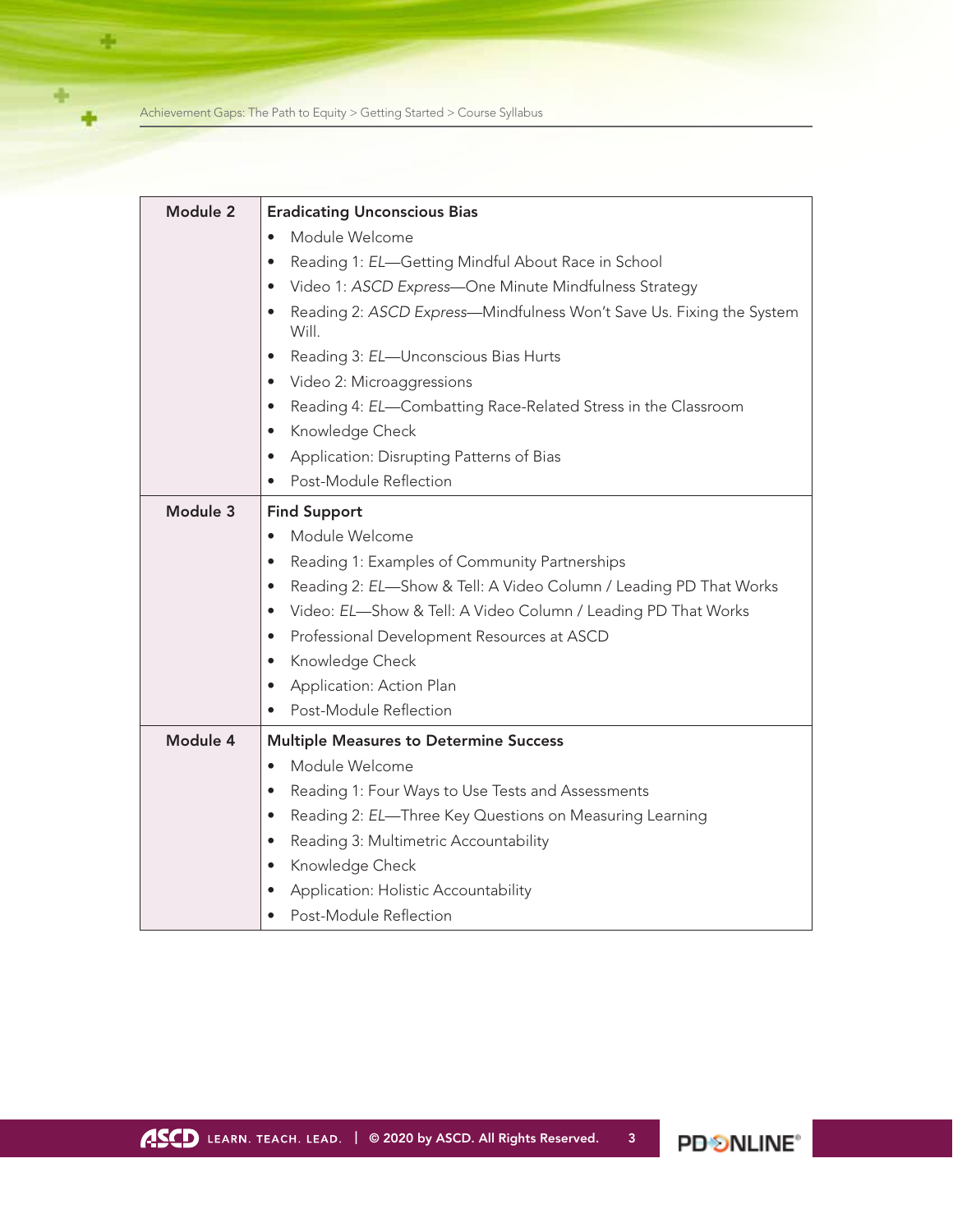Achievement Gaps: The Path to Equity > Getting Started > Course Syllabus

| Module 5 | <b>Promote High-Quality Teaching</b>                                        |
|----------|-----------------------------------------------------------------------------|
|          | Module Welcome<br>$\bullet$                                                 |
|          | Reading 1: EL-Toward a Fair Distribution of Teacher Talent<br>$\bullet$     |
|          | High Quality Teachers Needed<br>$\bullet$                                   |
|          | Focusing on Social, Mental, and Academic School Health<br>$\bullet$         |
|          | Key Factors<br>$\bullet$                                                    |
|          | Using Data<br>$\bullet$                                                     |
|          | Creating Change<br>$\bullet$                                                |
|          | Video 1: Changing School Culture<br>$\bullet$                               |
|          | Reading 2: EL-Seven Keys to Restoring the Teacher Pipeline<br>$\bullet$     |
|          | Video 2: ASCD's Whole Child Symposium on Poverty and Education<br>$\bullet$ |
|          | Knowledge Check<br>$\bullet$                                                |
|          | Application: Bolstering the Teacher Pipeline<br>$\bullet$                   |
|          | Post-Module Reflection<br>$\bullet$                                         |
| Module 6 | <b>Take Action</b>                                                          |
|          | Module Welcome<br>$\bullet$                                                 |
|          | Reading 1: EL-Can Star Teachers Creating Learning Communities?<br>$\bullet$ |
|          | Video: Teachers as Learners<br>$\bullet$                                    |
|          | Reading 2: Parents as Teachers<br>$\bullet$                                 |
|          | Reading 3: Policy Perspectives: Universal Preschool Plan<br>$\bullet$       |
|          | Knowledge Check<br>$\bullet$                                                |
|          | Application: Strategies for Success<br>$\bullet$                            |
|          | Post-Module Reflection                                                      |

## **References**

-6

- ASCD. (n.d.). ASCD adopted positions: The achievement gap. Retrieved October 3, 2008, from the ASCD Web site at [www.ascd.org.](http://www.ascd.org/)
- Adkins-Sharif, J. (2020). A black school leader confronts privilege and power, principal success strategies. *ASCD Express, 15*(09).
- Avelar La Salle, R., and Johnson, R. S. (2019, April). How our language feeds inequity. *Educational Leadership, 76(*7).
- Aguilar, E. (2019, April). Getting mindful about race in schools. *Educational Leadership*, *76*(7), 62–67.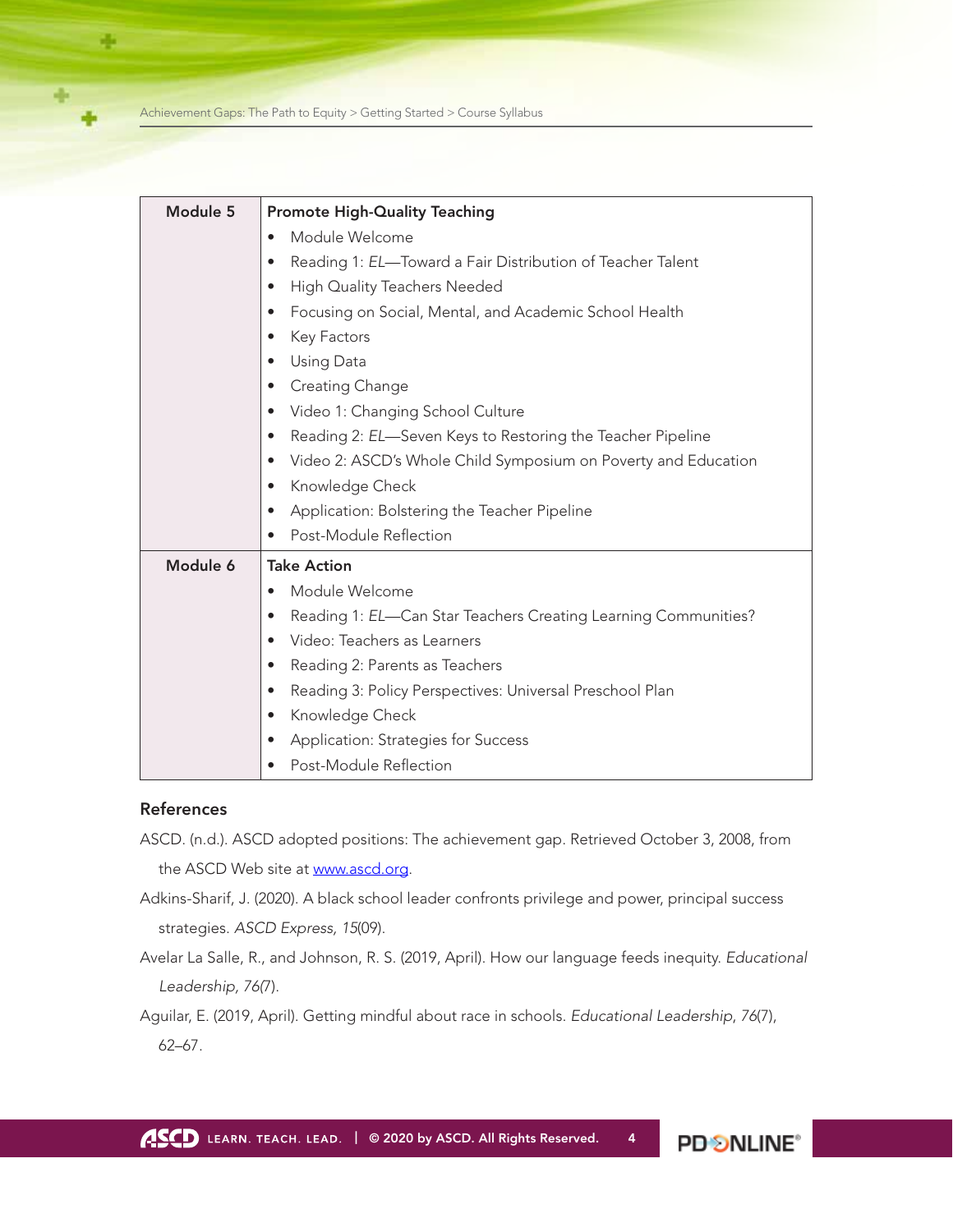- Barton, P. E. (2003). *Parsing the achievement gap: baselines for tracking progress.* Educational Testing Service Policy Information Center Report.
- Bell, L. I. (December 2002/January 2003). Strategies that close the gap. *Educational Leadership*, *60*(4), 32–34.
- Blake, V. (2002). *Presentation digest X: Closing the achievement gap by meeting high standards.* [Audio program]. Alexandria, VA: ASCD.

Carter, P. (2003, March). Using assessment as a compass, *Classroom Leadership, 6*(6), 5.

- Epstein, J. L., and Salinas, K. C. (2004, May). Partnering with families and communities. *Educational Leadership, 61*(8), 12-18.
- Fisher, D., and Frey, N. (2019, March). Show & Tell: A video column / Leading PD that works. *Educational Leadership*, *76*(6), 84–85.
- Gottschalk, B. (2019). Holding high, not hurried, expectations for ELLs. *Education Update, 61*(12).
- Graham, S., and Weiner, B. (1992, June). Attribution theory: A key to understanding (Appendix C). *Hard work and high expectations: Motivating students to learn*. Washington, DC: U. S. Department of Education. Retrieved October 2, 2008, from [www.kidsource.com.](http://www.kidsource.com/)
- Haberman, M. (2004, May). Can star teachers create learning communities? *Educational Leadership, 61*(8), 52–56.
- Haycock, K. (2001, March). Closing the achievement gap. *Educational Leadership, 58*(6), 6–11.
- Haycock, K. (December 2002/January 2003). Toward a fair distribution of teacher talent. *Educational Leadership, 60*(4), 11–15.
- Laitsch, D., and Rodi, K. (2004). Brown v. Board of Education: Reflections on the 50th anniversary of the landmark decision. *ASCD Infobrief*, 37.
- Manning, J. B., and Kovach, J. A. (2003). The continuing challenges of excellence and equity. In B. Williams (Ed.), *Closing the achievement gap: A vision for changing beliefs and practices* (2nd ed.). Alexandria, VA: ASCD.
- McTighe, J. (2018, February). Three key questions on measuring learning. *Educational Leadership, 75*(5), 14–20.
- Milner IV, R. H. (December 2017/January 2018). Confronting inequity / Unconscious bias hurts. *Educational Leadership, 75*(4), 86–87.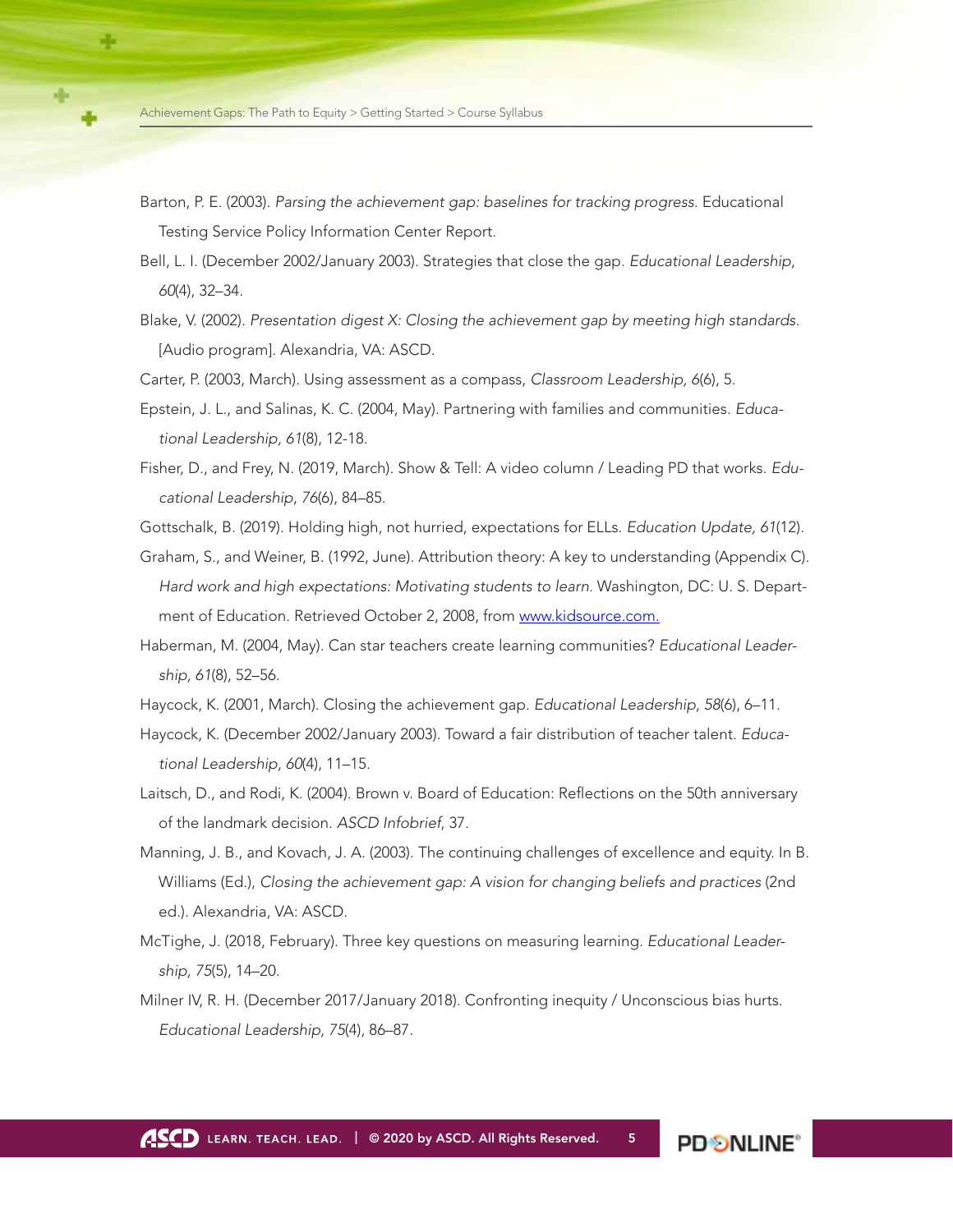Moses, R. P. (2002). *Radical equations: Math literacy and civil rights.* Boston, MA: Beacon Press.

- Nolan, L. J. (2002). Vendor partnerships open the door to professional development opportunities. *Classroom Leadership Online, 5*(8).
- Palmer Wolf, D., White, A. M. (2000, February). Charting the course of student growth. *Educational Leadership*, *57*(5), 6–11.
- Popham, W. J. (2003). *Test better, teach better: The instructional role of assessment.* Alexandria, VA: ASCD.
- Reeves, D. B. (2004). *Accountability for learning: How teachers and school leaders can take charge.* Alexandria, VA: ASCD.
- Reeves, D. (2018, May). Seven keys to restoring the teacher pipeline. *Educational Leadership*, *75*(8).
- Reich, J. (2019). Teaching our way to digital equity. *Educational Leadership*, *76*(5).
- Scherer, M. (2002, March). Perspectives: Job one. *Educational Leadership*, *59*(6), 5.
- Schmoker, M. (1996). *Results: The key to continuous school improvement*. Alexandria, VA: ASCD.
- Sehgal, P., Jeffries. J., and Rappaport, N. (December 2017/January 2018). Combatting racerelated stress in the classroom. *Educational Leadership, 74*(4).
- Sindelar, N. W. (2003, March). Using data to increase student achievement, step-by-step. *Classroom Leadership, 6*(6), 12.
- Torres, C. (2019). Mindfulness won't save us. fixing the system will. *ASCD Express, 61*(5).
- Winter, M. (2001). Parents as teachers: Improving the odds with early intervention. In B. Sornson (Ed.), Preventing early learning failure. Alexandria, VA: ASCD.
- Williams, B. (Ed.). (2003). *Closing the achievement gap: A vision for changing beliefs and practices, (2nd Ed.)*. Alexandria, VA: ASCD. Williams, B. (2003). *Closing the achievement gap: Focusing on the learned intelligences.* [audio program]. Alexandria, VA: ASCD.

#### Videos

ASCD. (2017). *The 2017 Whole Child Symposium on confronting inequity*. [Video]. Retrieved from [www.ascd.org/ASCD/pdf/siteASCD/wholechild/spring2017wcsreport.pdf](http://www.ascd.org/ASCD/pdf/siteASCD/wholechild/spring2017wcsreport.pdf)